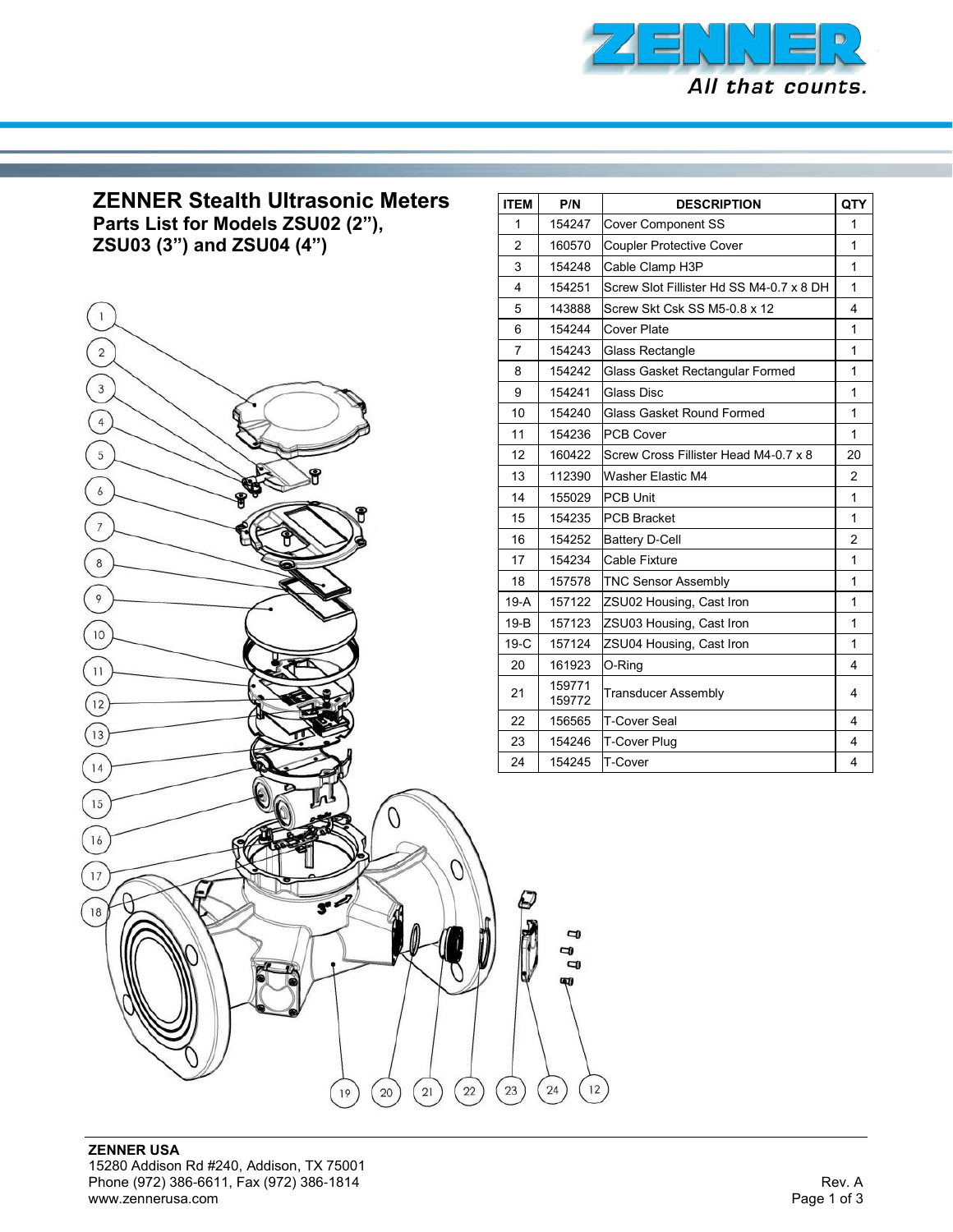

## **ZENNER Stealth Ultrasonic Meters Parts List for Models ZSU06 (6") and ZSU08 (8")**

| <b>ITEM</b>    | P/N    | <b>DESCRIPTION</b>                        | QTY            |
|----------------|--------|-------------------------------------------|----------------|
| 1-A            | 169100 | ZSU06 Housing, 6"                         | 1              |
| $1 - B$        | 169101 | ZSU08 Housing, 8"                         | 1              |
| $\overline{2}$ | 133992 | Evebolt M10x12                            | $\overline{2}$ |
| 3              | 157578 | <b>TNC Sensor Assembly</b>                | 1              |
| 4              | 154234 | Cable Fixture DN50-300                    | 1              |
| 5              | 158537 | <b>Battery D-Cell</b>                     | $\overline{c}$ |
| 6              | 154235 | PCB bracket IUW DN50-300                  | 1              |
| 7              | 164402 | <b>PCBA Unit</b>                          | 1              |
| 8              | 154236 | PCB cover IUW DN50-300                    | $\mathbf{1}$   |
| 9              | 112390 | Washer Elastic M4                         | $\overline{2}$ |
| 10             | 160422 | Screw Cross Fillister Head M4-0.7 x 8     | 16             |
| 11             | 154240 | Glass Gasket Round Formed IUW             | 1              |
| 12             | 154241 | Glass Disc IUW DN50-300                   | 1              |
| 13             | 154242 | Glass Gasket Rectangular Formed           | 1              |
| 14             | 154243 | Glass Rectangle IUW DN50-300              | 1              |
| 15             | 154244 | Cover Plate IUW DN50-300                  | 1              |
| 16             | 143888 | Screw Skt Csk SS M5-0.8 x 12              | 4              |
| 17             | 154247 | Cover Component IUW 304 SS                | 1              |
| 18             | 160570 | Coupler Protective Cover IUW DN50-300     | 1              |
| 19             | 154248 | Cable Clamp H3P IUW                       | 1              |
| 20             | 154251 | Screw Slot Fillister Hd SS M4-0.7 x 8 D/H | 1              |
| 21             | 161923 | O-Ring 25 x 2.2 70 black KTW              | 4              |
| 22             | 163863 | Transducer IUW SS 360mm                   | 4              |
| 23             | 169185 | Seal for t-cover IUW DN125-200            | $\overline{2}$ |
| 24             | 154246 | T-Cover Plug IUW                          | 4              |
| 25             | 169183 | T-Cover IUW DN125-200                     | $\overline{c}$ |
| 26             | 112483 | Screw Slot Fillister Hd SS M4-0.7 x 12    | 12             |